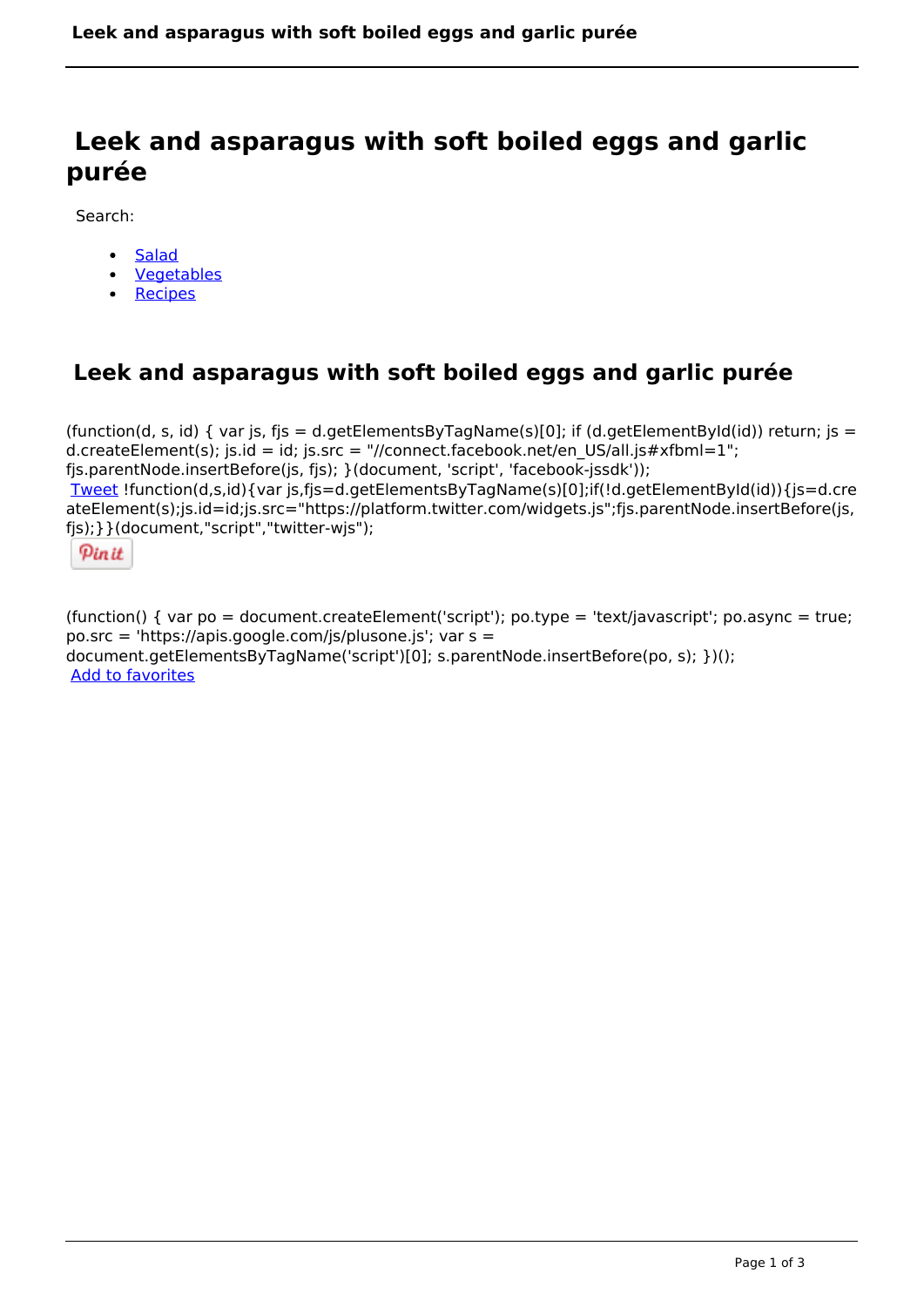## **Leek and asparagus with soft boiled eggs and garlic purée**



### Rate this recipe

2 people are cooking this [Count me in](https://www.naturalhealthmag.com.au/flag/flag/favorites/649?destination=printpdf%2F649&token=729ed6a539bb247551f0e2881cc6e723)

Healthy recipes from Dorota Trupp.

#### **Ingredients** (serves 4)

- 12 large cloves garlic, peeled
- 1⁄3 cup extra virgin olive oil
- 2 3 tbsp red wine vinegar
- 4 large biodynamic eggs, at room temperature
- 3 small to medium leeks, washed and trimmed
- 2 bunches of asparagus
- Shaved Parmesan
- 4 6 pieces of sundried tomato cut into stripes
- Few rocket leaves
- 1 bunch of chives, finely chopped
- Salt and freshly ground pepper

#### **Method**

Bring a steamer filled with water to the boil.

Add the garlic, reduce the heat and simmer for approximately 20 minutes.